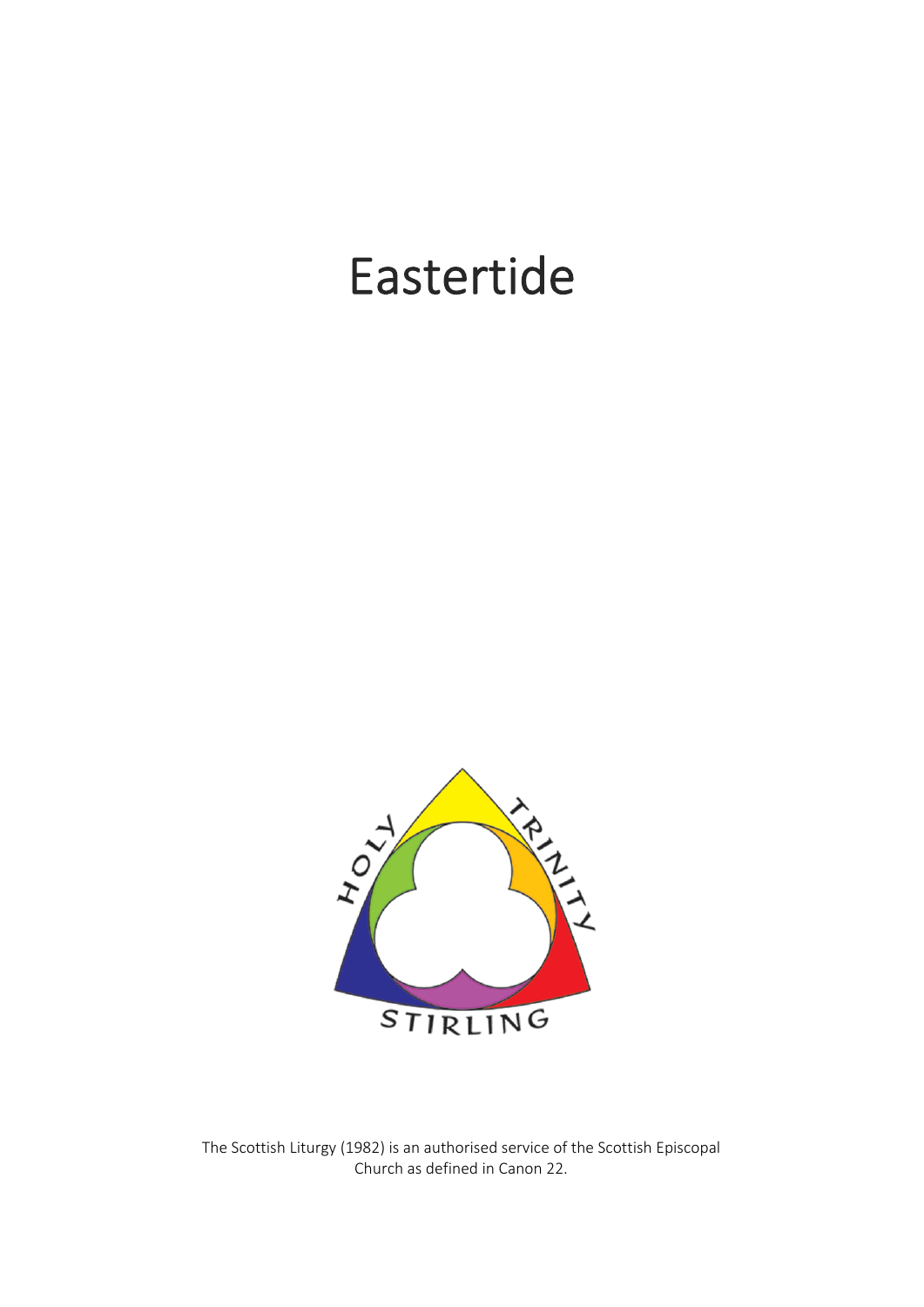[Please join in with the words in bold type.]

# PREPARATION

- 1 Opening hymn [*Stand* ]
- 2 Welcome

Grace and peace to you from God our Father and the Lord Jesus Christ. Amen.

3 Collect for Purity [*Stand* ]

 Almighty God, to whom all hearts are open, all desires known, and from whom no secrets are hidden: cleanse the thoughts of our hearts by the inspiration of your Holy Spirit, that we may perfectly love you, and worthily magnify your holy name; through Christ our Lord. Amen.

#### 4 Summary of the Law

 Our Lord Jesus Christ said: The first commandment is this: "Hear, O Israel, the Lord our God is the only Lord. You shall love the Lord your God with all your heart, with all your soul, with all your mind and with all your strength." The second is this: "Love your neighbour as yourself." There is no other commandment greater than these. Amen. Lord, have mercy.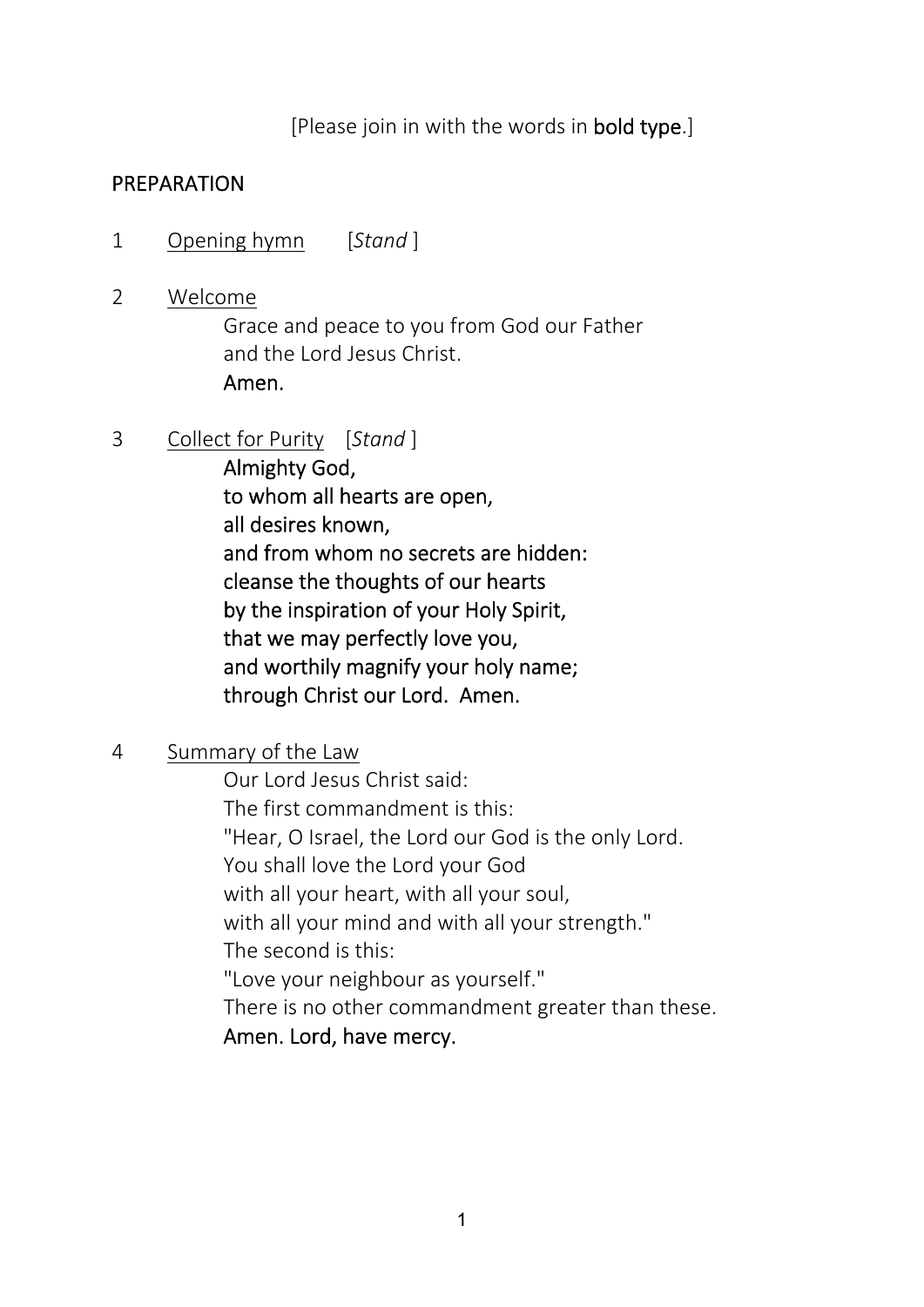# 5 Gloria

Glory to God in the highest, and peace to his people on earth. Lord God, heavenly King, almighty God and Father, we worship you, we give you thanks, we praise you for your glory. Lord Jesus Christ, only Son of the Father, Lord God, Lamb of God, you take away the sin of the world; have mercy on us; you are seated at the right hand of the Father: receive our prayer. For you alone are the Holy One, you alone are the Lord, you alone are the Most High, Jesus Christ, with the Holy Spirit, in the glory of God the Father. Amen.

6 Collect ‐ *today's prayer on the weekly sheet*

# THE LITURGY OF THE WORD

- 7 Old Testament reading [*Sit*]
- 8 Hymn or Psalm [*Stand*]
- 9 New Testament reading [*Sit*]
- 10 Gospel

 When it is announced: Glory to Christ our Saviour.

 *At the end:*  Give thanks to the Lord for this glorious Gospel. Praise to Christ our Lord.

11 Sermon [*Sit*]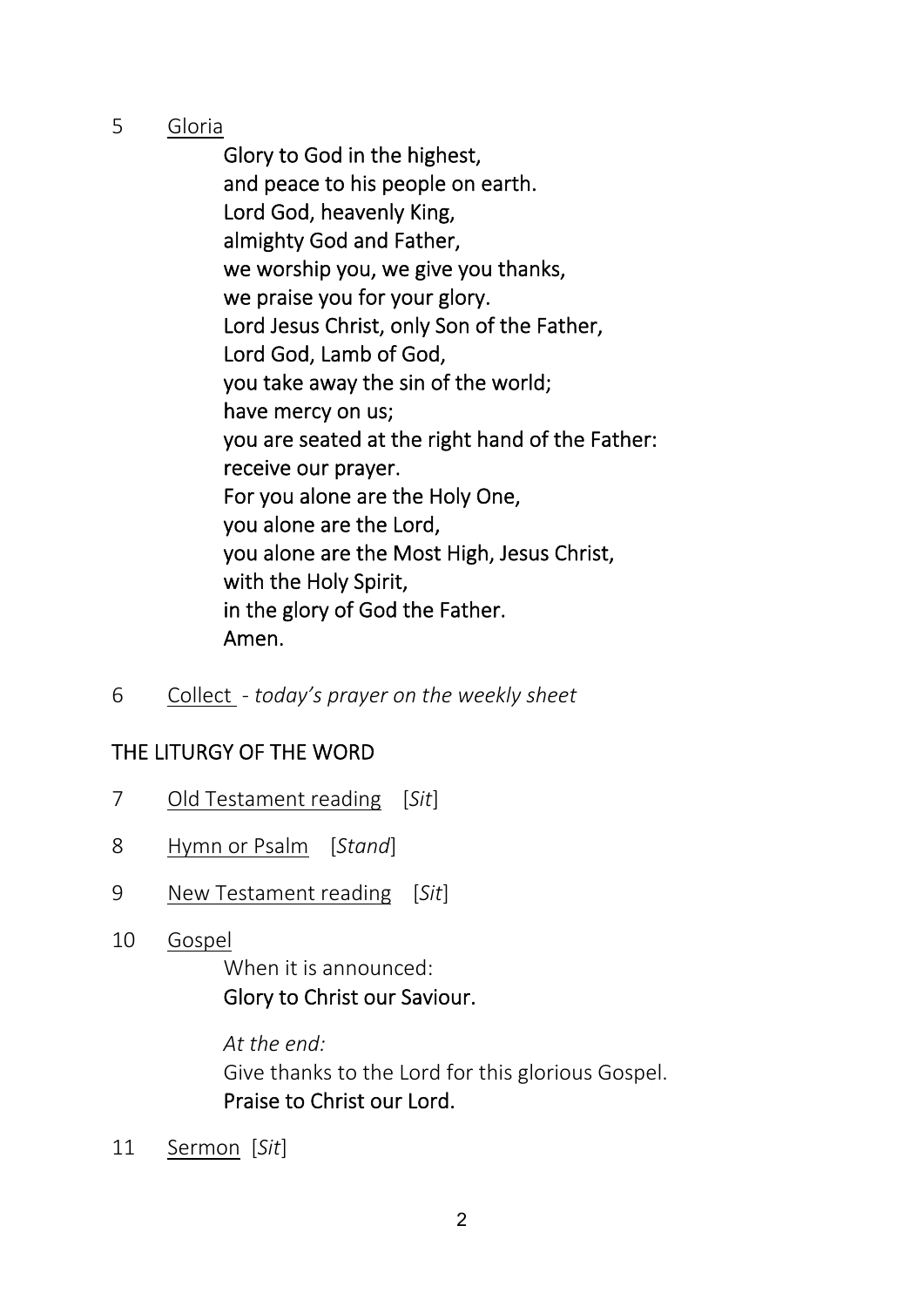# 12 Nicene Creed [*Stand*]

 We believe in one God, the Father, the almighty, maker of heaven and earth, of all that is, seen and unseen. We believe in one Lord, Jesus Christ, the only Son of God, eternally begotten of the Father, God from God, Light from Light, true God from true God, begotten, not made, of one substance with the Father. Through him all things were made. For us and for our salvation he came down from heaven; by the power of the Holy Spirit he became incarnate of the Virgin Mary, and was made man. For our sake he was crucified under Pontius Pilate; he suffered death and was buried. On the third day he rose again in accordance with the Scriptures; he ascended into heaven and is seated at the right hand of the Father. He will come again in glory to judge the living and the dead, and his kingdom will have no end. We believe in the Holy Spirit, the Lord, the giver of life, who proceeds from the Father. With the Father and the Son, he is worshipped and glorified. He has spoken through the Prophets. We believe in one holy catholic and apostolic Church. We acknowledge one baptism for the forgiveness of sins. We look for the resurrection of the dead,

and the life of the world to come. Amen.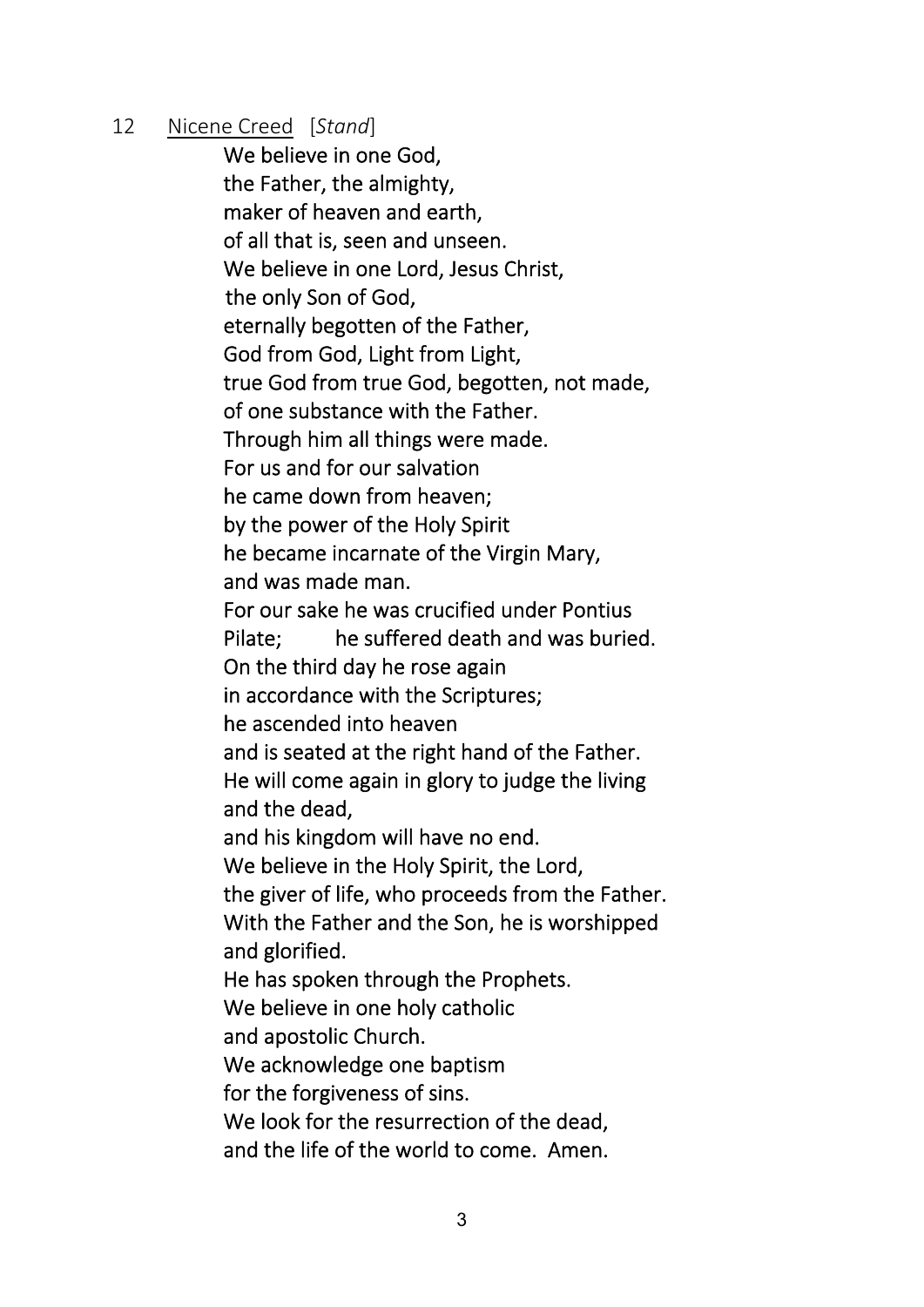# 13 Intercessions [*Kneel or sit*] ‐ Prayer *is offered for the world, for those in need, and for the Church.*

 *These prayers may follow the forms on pp. 11‐15.* 

# 14 Confession and Absolution

God is love and we are God's children, there is no room for fear in love. We love because God loved us first. Let us confess our sins in penitence and faith.

*Silence*

God our Father, we confess to you and to our fellow members in the Body of Christ that we have sinned in thought, word and deed, and in what we have failed to do. We are truly sorry. Forgive us our sins, and deliver us from the power of evil. For the sake of your Son who died for us, Jesus Christ, our Lord.

 God, who is both power and love, forgive us and free us from our sins, heal and strengthen us by the Holy Spirit and raise us to new life in Christ our Lord.

# Amen.

15 Peace [*Stand]*

We meet in Christ's name Let us share his peace.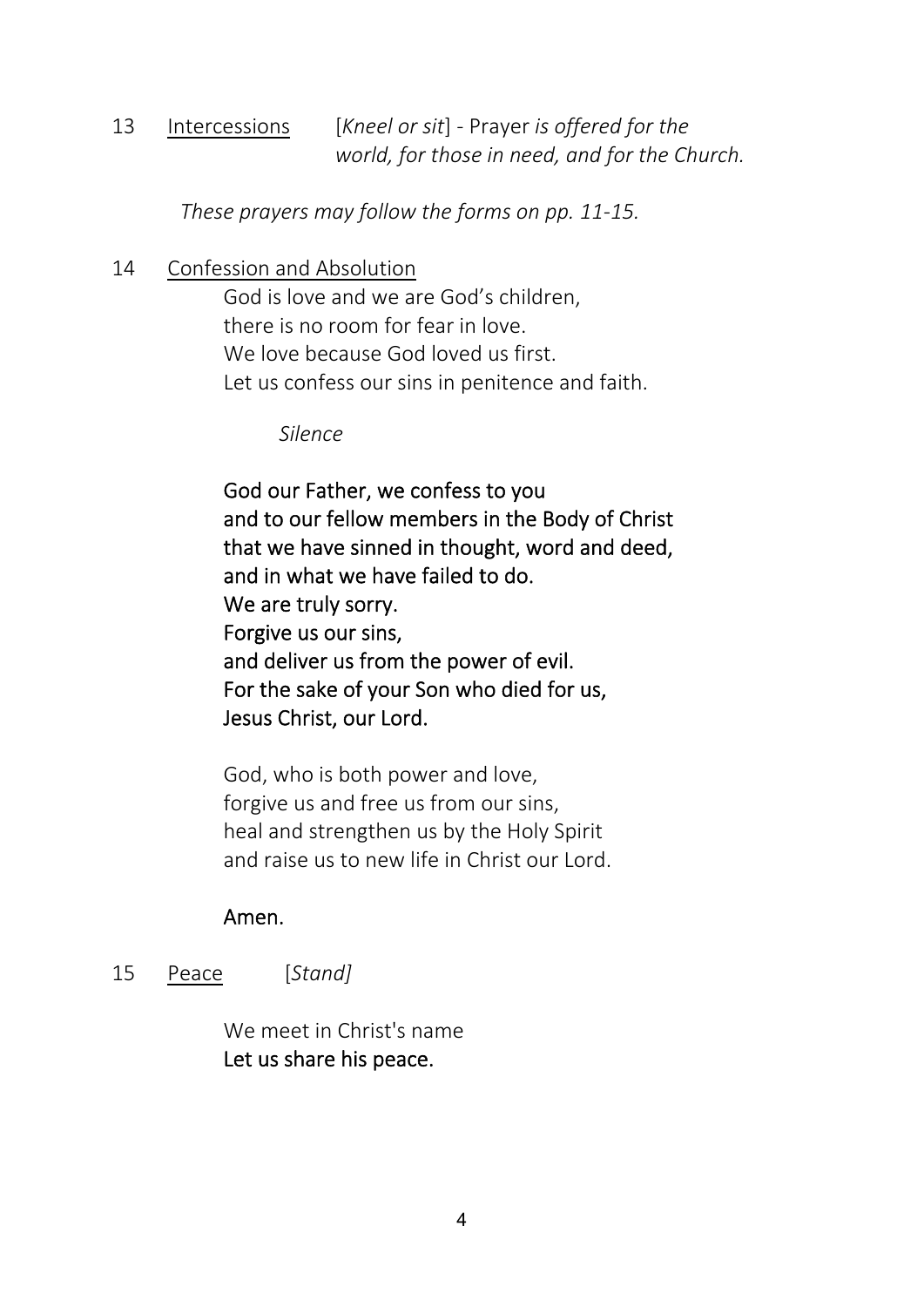# THE LITURGY OF THE SACRAMENT

16 Offertory hymn [*Stand*] *During this hymn, a collection is taken* 

# 17 Offering

 Let us present our offerings to the Lord. Yours, Lord, is the greatness, the power, the glory, the splendour and the majesty; for everything in heaven and on earth is yours. All things come from you, and of your own we give you.

# [*or*]

Blessed are you, Lord God of all creation; through your goodness we have this bread to offer, which earth has given and human hands have made: it will become for us the bread of life.

# Blessed be God for ever.

 Blessed are you, Lord God of all creation; through your goodness we have this wine to offer, fruit of the vine and work of human hands; it will become the cup of our salvation. Blessed be God for ever.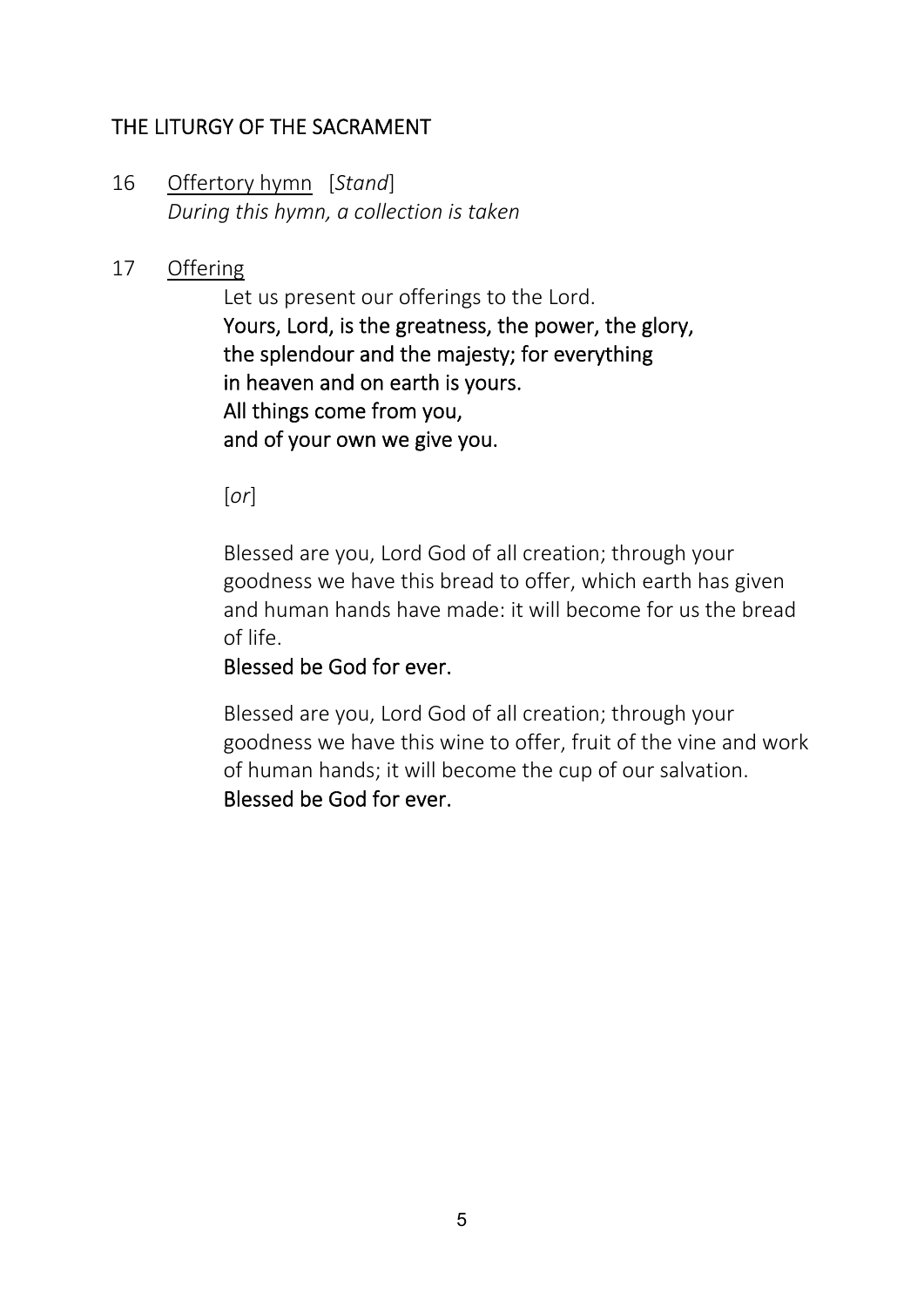#### 18 The Great Thanksgiving

 The Lord be with you. And also with you. Lift up your hearts. We lift them to the Lord. Let us give thanks to the Lord our God. It is right to give God thanks and praise.

 Worship and praise belong to you, Author of all being. Your power sustains, your love restores, our broken world. You are unceasingly at work, from chaos bringing order and filling emptiness with life.

Christ, raised from the dead, proclaims the dawn of hope. He lives in us that we may walk in light.

Your Spirit is fire in us, your breath is power to purge our sin and warm our hearts to love.

As children of your redeeming purpose, freed by him who burst from the tomb and opened the gate of life, we offer you our praise, with angels and archangels and the whole company of heaven, singing the hymn of your unending glory:

 Holy, holy, holy Lord God of power and might. Heaven and earth are full of your glory. Hosanna in the highest. Blessed is he who comes in the name of the Lord. **Hosanna in the highest.** 

[*Kneel or sit*]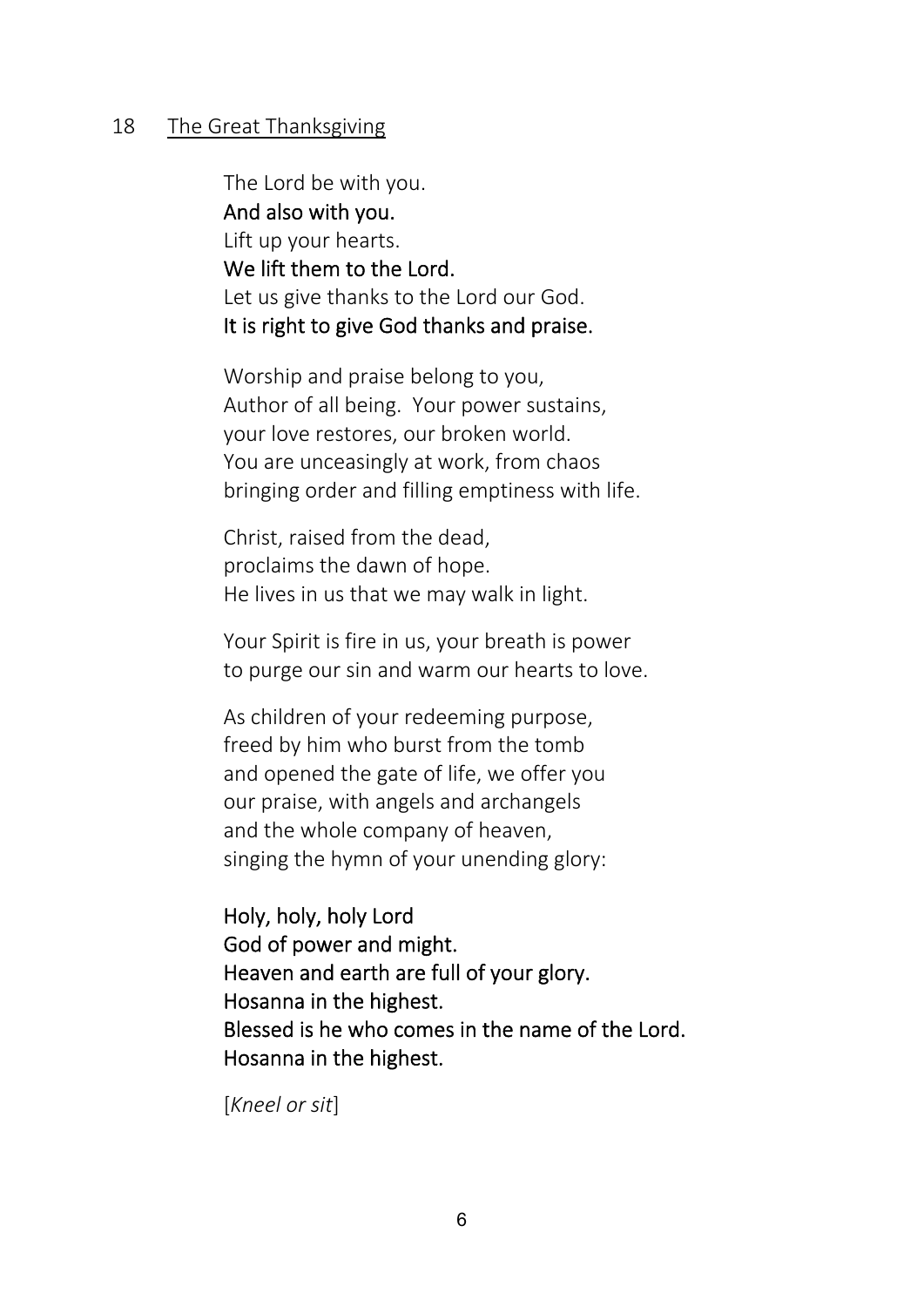Praise and thanksgiving be to you, Lord of all, for by the Cross eternal life is ours and death is swallowed up in victory. In the first light of Easter, glory broke from the tomb and changed the women's sorrow into joy. From the Garden the mystery dawned that he whom they had loved and lost is with us now in every place for ever.

 Making himself known in the breaking of the bread,  speaking peace to the fearful disciples, welcoming weary fishermen on the shore, he renewed the promise of his presence and of new birth in the Spirit, who sets the seal of freedom on your sons and daughters.

Before he was given up to suffering and death, recalling the night of Israel's release, the night in which slaves walked free, at supper with his disciples he took bread and offered you thanks. He broke the bread, and gave it to them, saying: "Take, eat. This is my Body: it is broken for you."

 After supper, he took the cup, he offered you thanks, and gave it to them saying: "Drink this, all of you. This is my Blood of the new covenant; it is poured out for you, and for all, that sins may be forgiven. Do this in remembrance of me"

 We now obey your Son's command. We recall his blessed passion and death, his glorious resurrection and ascension; and we look for the coming of his Kingdom. Made one with him, we offer you these gifts and with them ourselves, a single, holy, living sacrifice.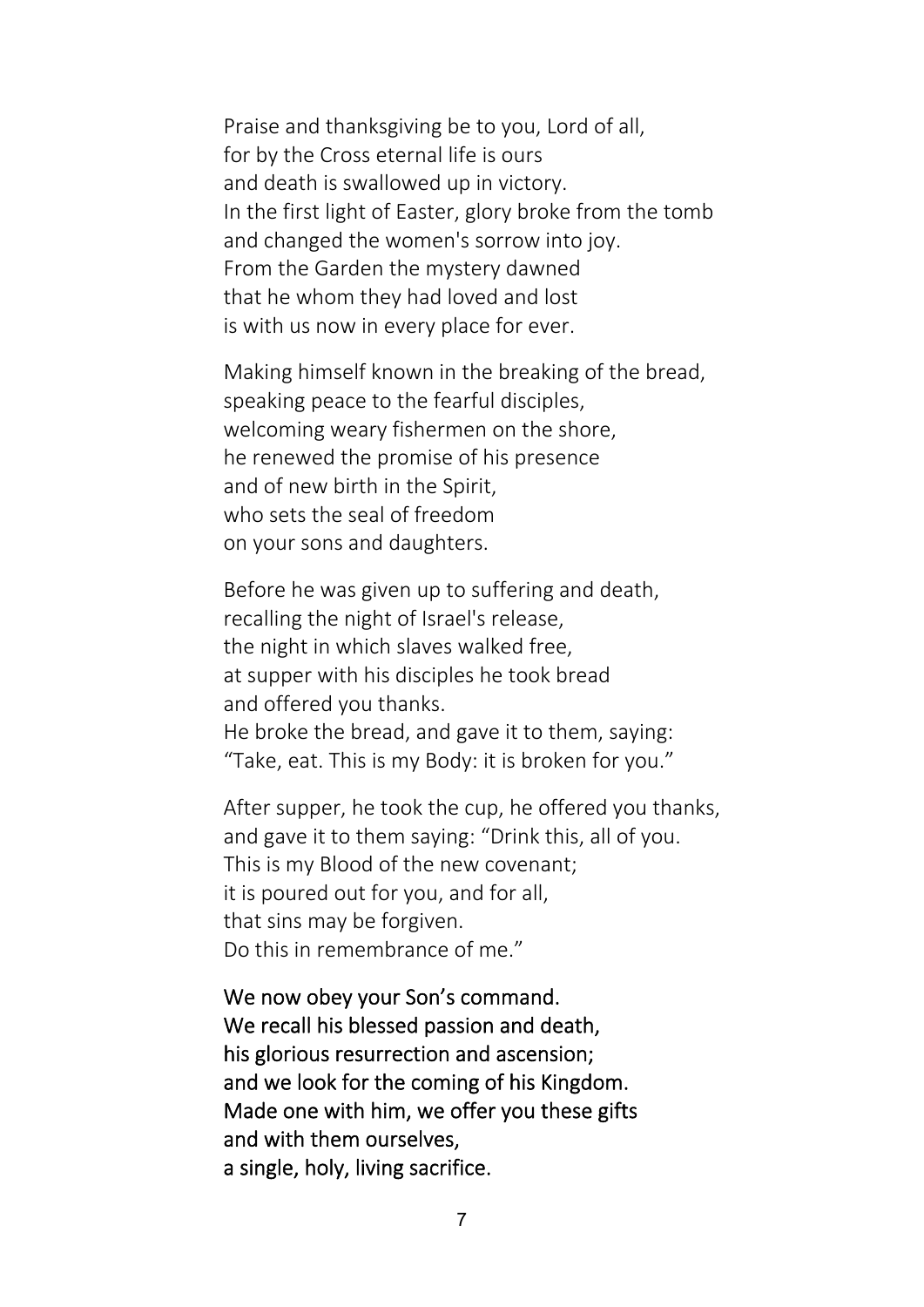Hear us, most merciful Father, and send your Holy Spirit upon us and upon this bread and this wine, that, overshadowed by his life‐giving power, they may be the Body and Blood of your Son, and we may be kindled with the fire of your love and renewed for the service of your Kingdom.

 Help us, who are baptised into the fellowship of Christ's Body to live and work to your praise and glory; may we grow together in unity and love until at last, in your new creation, we enter into our heritage in the company of the Virgin Mary, the apostles, and prophets, and of all our brothers and sisters living and departed.

 Through Jesus Christ our Lord, with whom, and in whom, in the unity of the Holy Spirit, all honour and glory be to you, Lord of all ages, world without end. Amen.

#### The Sharing of the Bread and the Wine

#### 19 Breaking of the Bread

 The living bread is broken for the life of the world. Lord, unite us in this sign.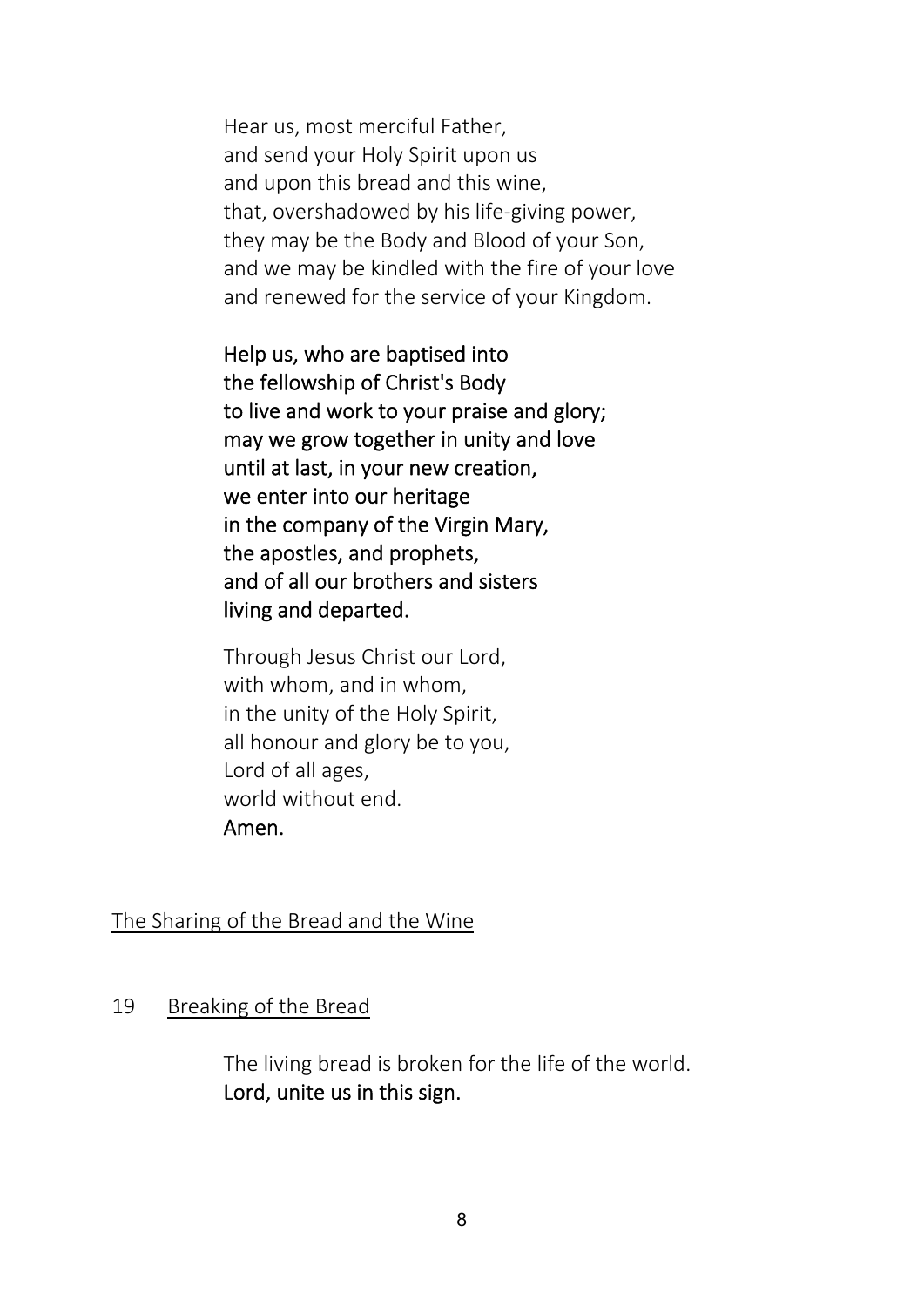## 20 The Lord's Prayer *is said or sung*

As our Saviour has taught us, so we pray:

 Our Father in heaven, hallowed be your name, your kingdom come, your will be done, on earth as in heaven. Give us today our daily bread. Forgive us our sins as we forgive those who sin against us. Do not bring us to the time of trial but deliver us from evil. For the kingdom, the power and the glory are yours, now and for ever. Amen.

# 21 Communion Song *is said or sung*

 Lamb of God, you take away the sins of the world: have mercy on us.

 Lamb of God, you take away the sins of the world: have mercy on us.

 Lamb of God, you take away the sins of the world: grant us peace.

 *or* 

 Jesus, Lamb of God: have mercy on us. Jesus, bearer of our sins: have mercy on us. Jesus, redeemer of the world: give us your peace.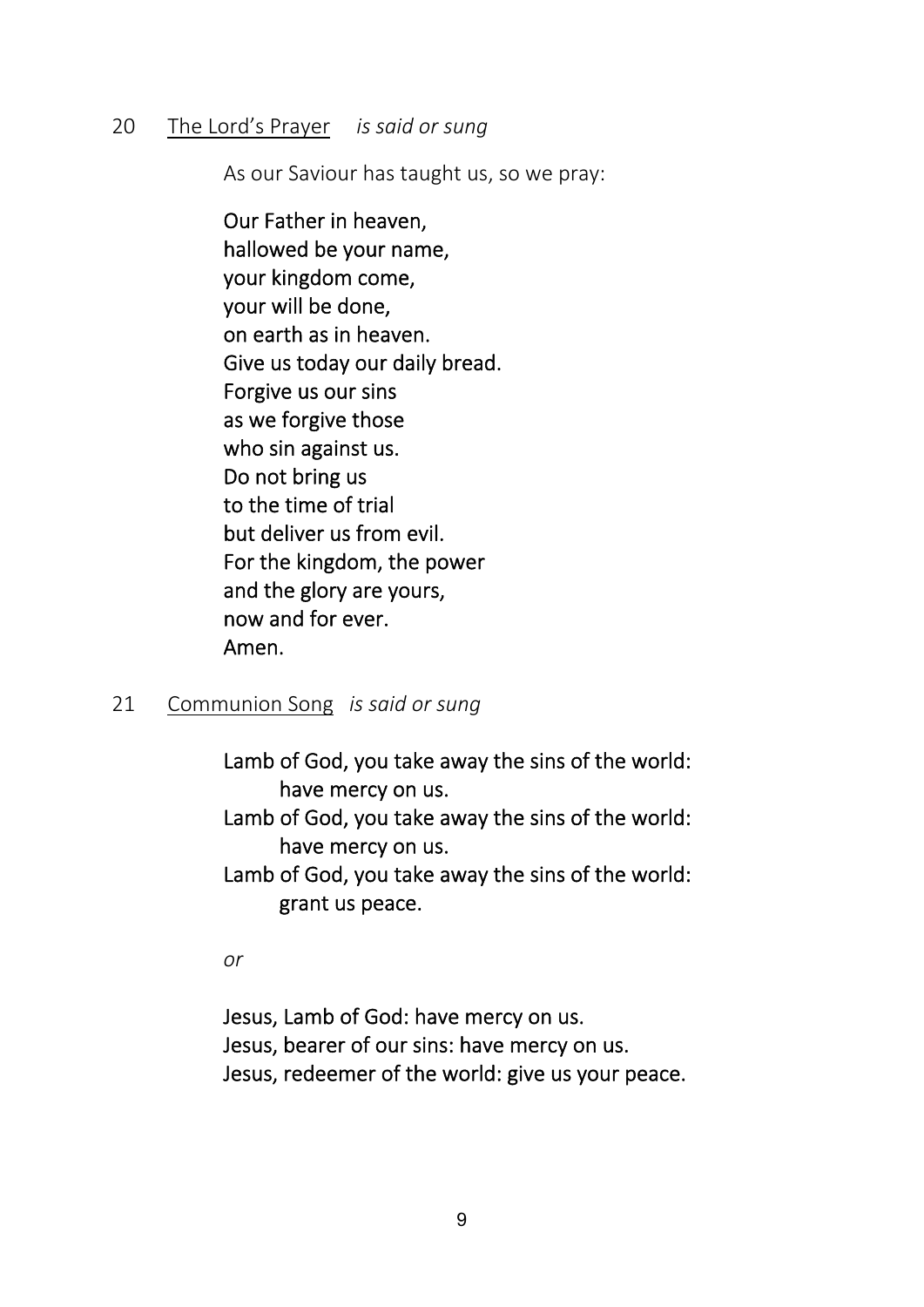22 Communion *The priest invites the people to the altar*.

 *All baptised Christians are welcome to receive Communion; and everyone is freely offered a blessing at the altar rail.* 

 *At the giving of the bread:*  The Body of Christ given for you.

 *At the giving of the cup:*  The Blood of Christ shed for you.

*The Communicant replies* Amen *each time.* 

23 Communion hymn [*Sit*]

# THANKSGIVING AND SENDING OUT

- 24 Sentence Alleluia! Christ is risen. **He is risen indeed. Alleluia!**
- 25 Prayers *One of the following is used:*
	- (a) Father, we have broken the bread which is Christ's body, we have tasted the wine of his new life. We thank you for these gifts by which we are made one in him and drawn into that new creation which is your will for all the world; through him who died for us and rose again, your Son, our Saviour Jesus Christ. Amen.
	- (b) Father of all, we give you thanks and praise that when we were still far off you met us in your Son and brought us home. Dying and living, he declared your love, gave us grace, and opened the gate of glory. May we who share Christ's body live his risen life; we who drink his cup bring life to others; we whom the Spirit lights, give light to the world. Keep us firm in the hope you have set before us, so we and all your children shall be free, and the whole earth live to praise your name; through Christ our Lord. Amen.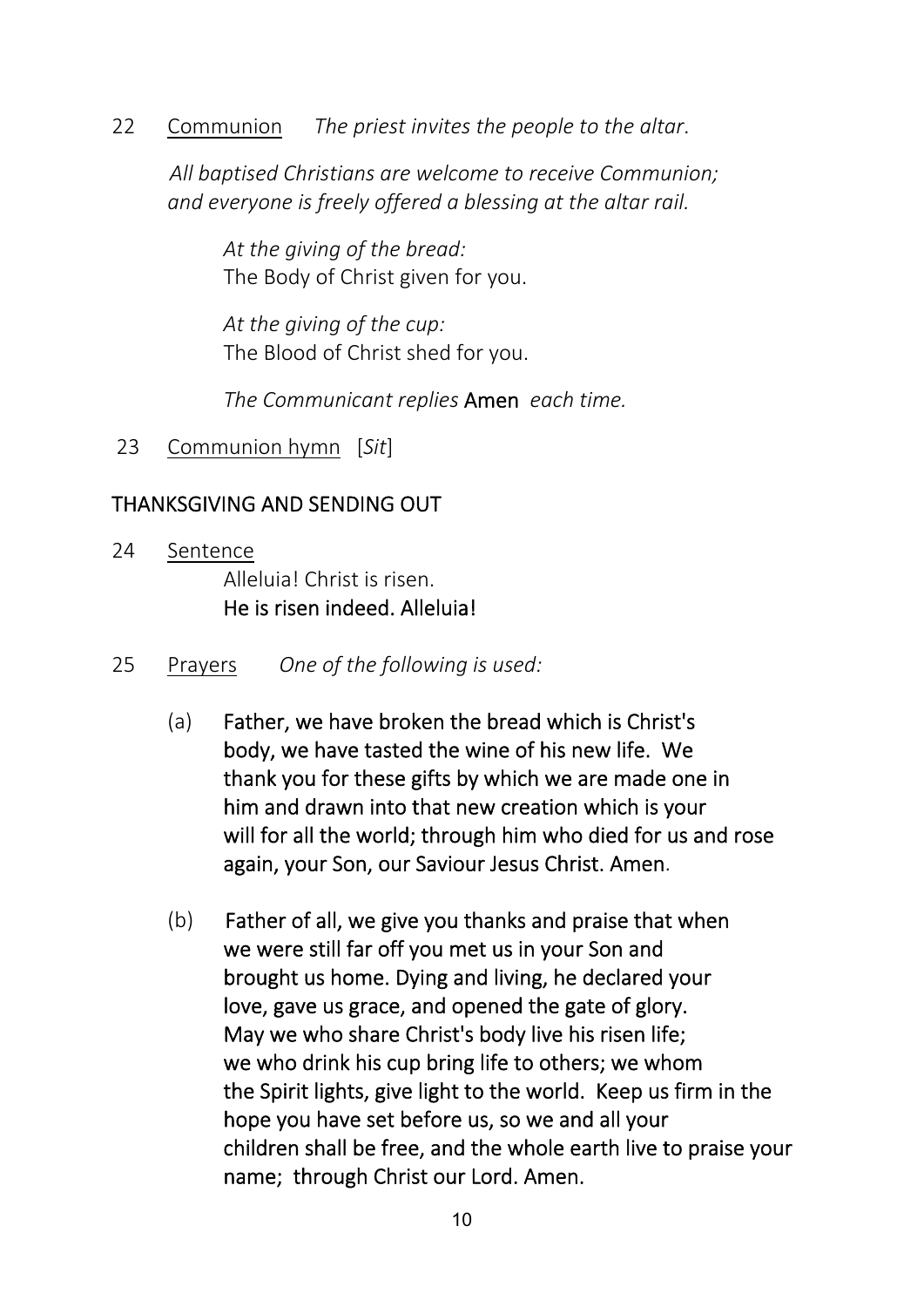(c) Father, your steadfast purpose is the completion of all things in your Son. May we who have received the pledges of the kingdom, live by faith, walk in hope and be renewed in love, until the world reflects your glory and you are all in all; through Jesus Christ our Lord. Amen.

# 26 Blessing

The peace of God, which passes all understanding, keep your hearts and minds in the knowledge and love of God, and of his Son, Jesus Christ our Lord; and the blessing of God almighty, the Father, the Son and the Holy Spirit, be among you and remain with you always. Amen.

27 Closing hymn [*Stand]*

## 28 Dismissal

Go in peace to love and serve the Lord, alleluia, alleluia. In the name of Christ, alleluia, alleluia.

#### Appendix FORMS OF INTERCESSION

*Form 1* Through Jesus, whom we confess as Lord, we give thanks and praise to the Father, calling on him who is judge of all: Father, your kingdom come. Father, your kingdom come.

> For all the peoples of the world; that they may know you as the God of peace, we pray to you, O Lord: Father, your kingdom come.

\_\_\_\_\_\_\_\_\_\_\_\_\_\_\_\_\_\_\_\_\_\_\_\_\_\_\_\_\_\_\_\_\_\_\_\_\_\_\_\_\_\_\_\_\_\_\_\_\_\_\_\_\_\_\_\_

 For nations, for leaders and governments; that integrity may mark all their dealings, we pray to you O Lord: Father, your kingdom come.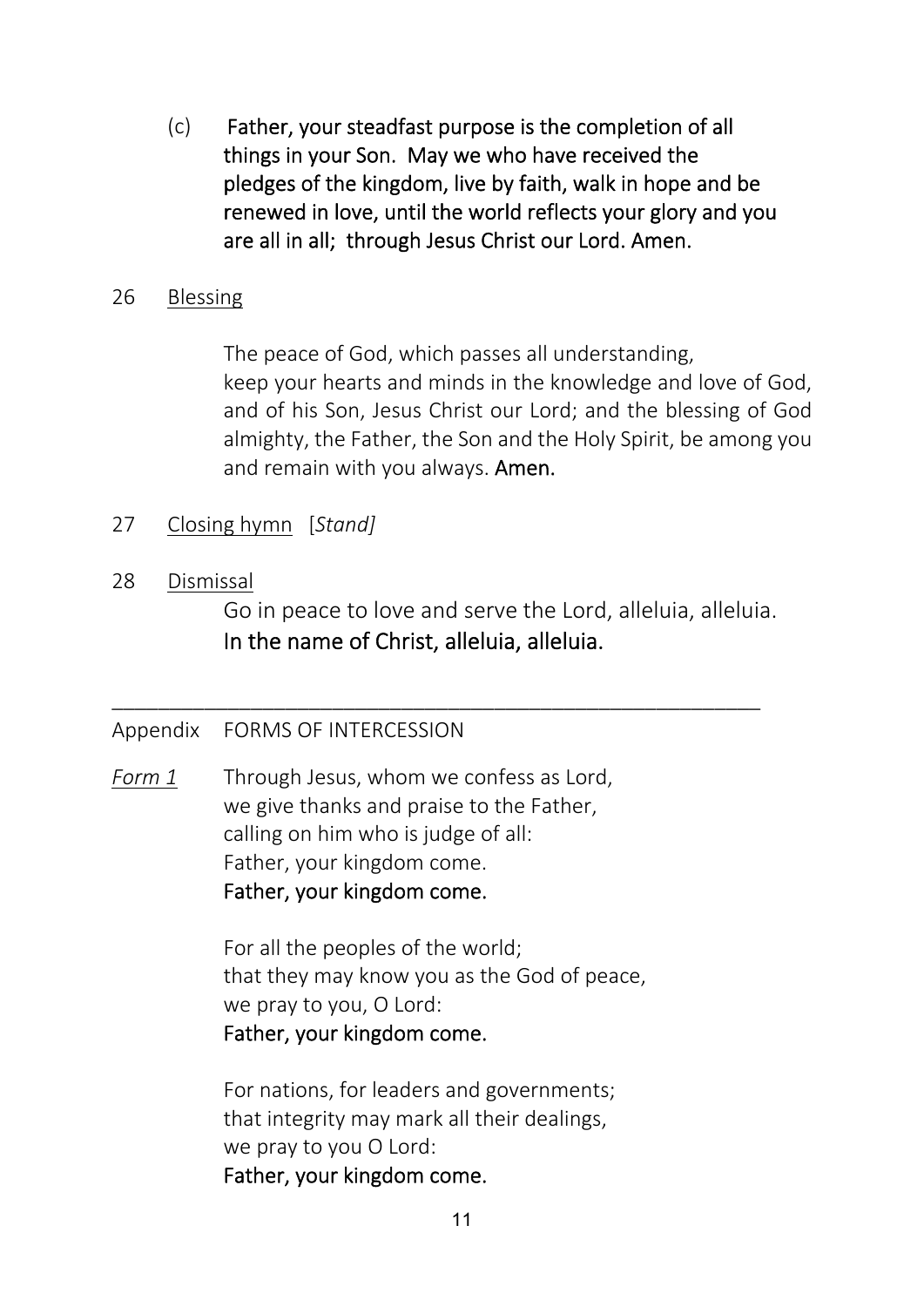For all who labour for righteousness; that your presence and help may give them courage, we pray to you, O Lord:

#### Father, your kingdom come.

 For communities torn by dissension and strife; that your forgiveness may bring them healing, we pray to you, O Lord: Father, your kingdom come.

For the anxious, the lonely, the bereaved; that consolation and peace may be theirs, we pray to you, O Lord: Father, your kingdom come.

 For the Church, your household and family; that she may be firm in the confession of her hope, we pray to you, O Lord: Father, your kingdom come.

 For ... our Bishop, and for all who bear Christ's name; that their lives may proclaim your glory, we pray to you, O Lord: Father, your kingdom come.

 For those who are separated from us by death; that theirs may be the kingdom which is unshakeable, we pray to you, O Lord:

Father, your kingdom come.

O God of peace, who brought again from the dead our Lord Jesus, that great Shepherd of the sheep: make us perfect in all goodness to do your will and to be what you would have us be; through him to whom be glory for ever, Jesus Christ our Lord. Amen. [*Return to page 4*.]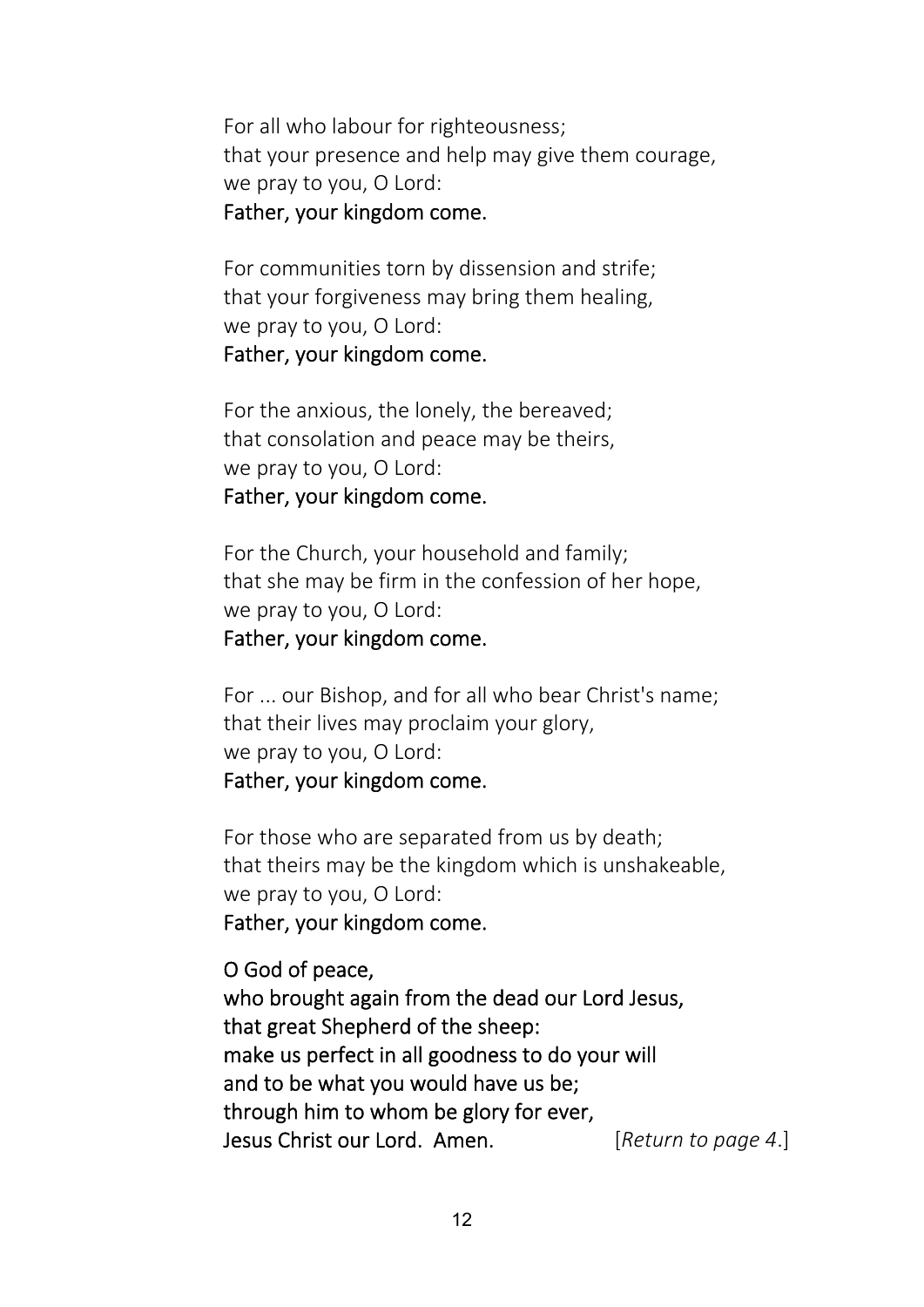Form 2 O God the Father of our Lord Jesus Christ, in whom you chose us, before the foundation of the world, and destined us in love to be your own: help us to pray for all your children.

> For the life of the world; that your peace may be known and may prevail:

 $For$ 

 Lord, hear us. Lord, graciously hear us.

 For all who suffer injury, death or loss; that they may know the hope to which you call us:

For ...

 Lord, hear us. Lord, graciously hear us.

 For all who exercise rule and authority; that they may acknowledge your power:

For ...

Lord, hear us. Lord, graciously hear us.

 For the Church which is Christ's body; that it may live for the praise of your glory:

For ...

 Lord, hear us. Lord, graciously hear us.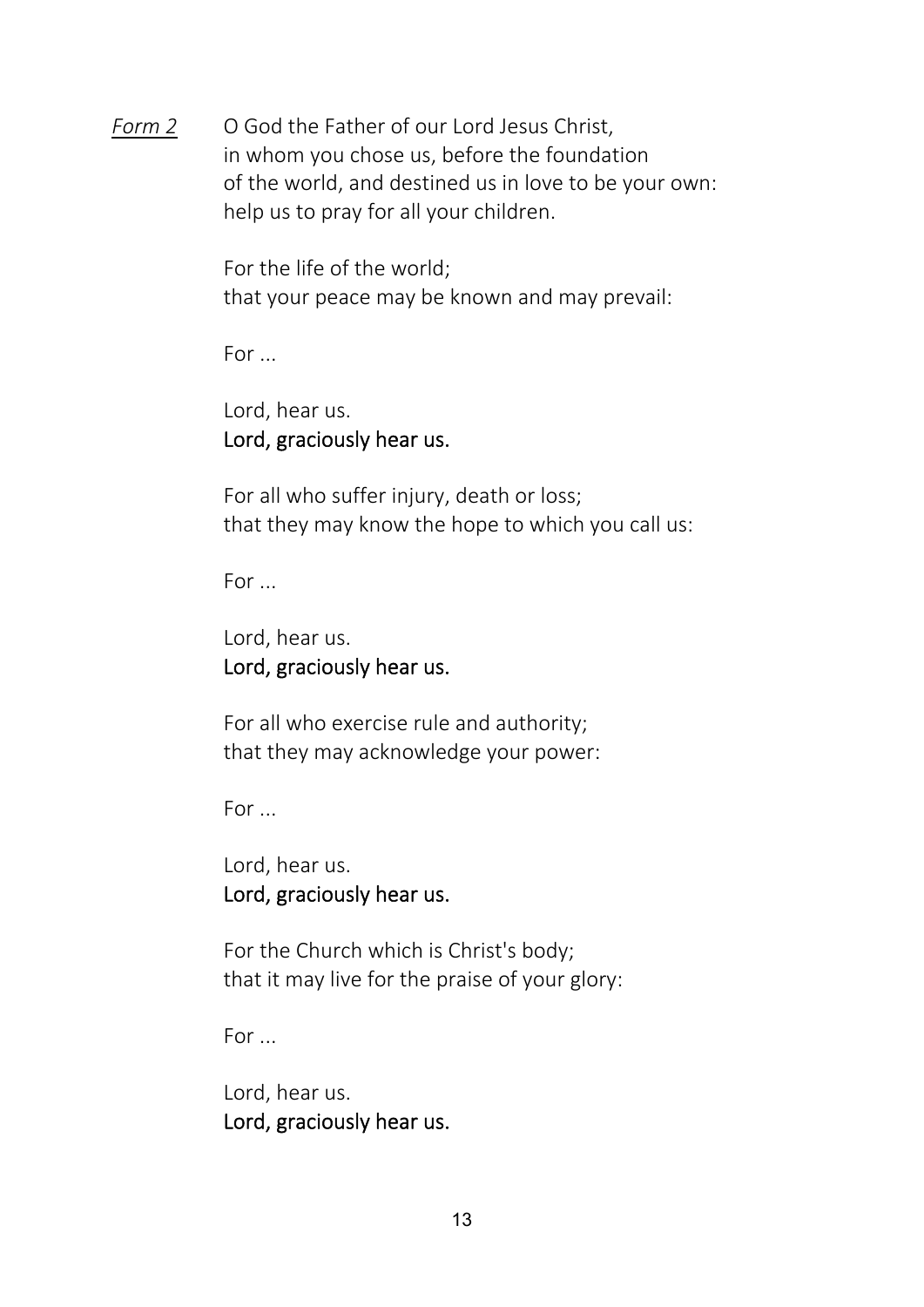O God, you exerted your strength and power when you raised Christ from the dead, putting everything in subjection beneath his feet: accept the prayers which we offer in his name for the world you have created and redeemed; through him in whom you have set forth the mystery of your will, to unite all things in heaven and on earth, your Son, our Lord Jesus Christ. Amen.

[*Return to page 4.*]

*Form 3* To him who alone is God let us make our requests with thanksgiving, through the one mediator, Christ Jesus.

> I ask your prayers for peace in the life of the world ... Pray for God's peace.

 *Silence* 

 I ask your prayers for all who suffer injury, sickness and loss ... Pray for all who are afflicted.

*Silence* 

 I ask your prayers for all who wield authority and influence ... Pray for all who exercise power.

#### *Silence*

 I ask your prayers for all whom we have wronged ... Pray for all who hate us.

 *Silence*